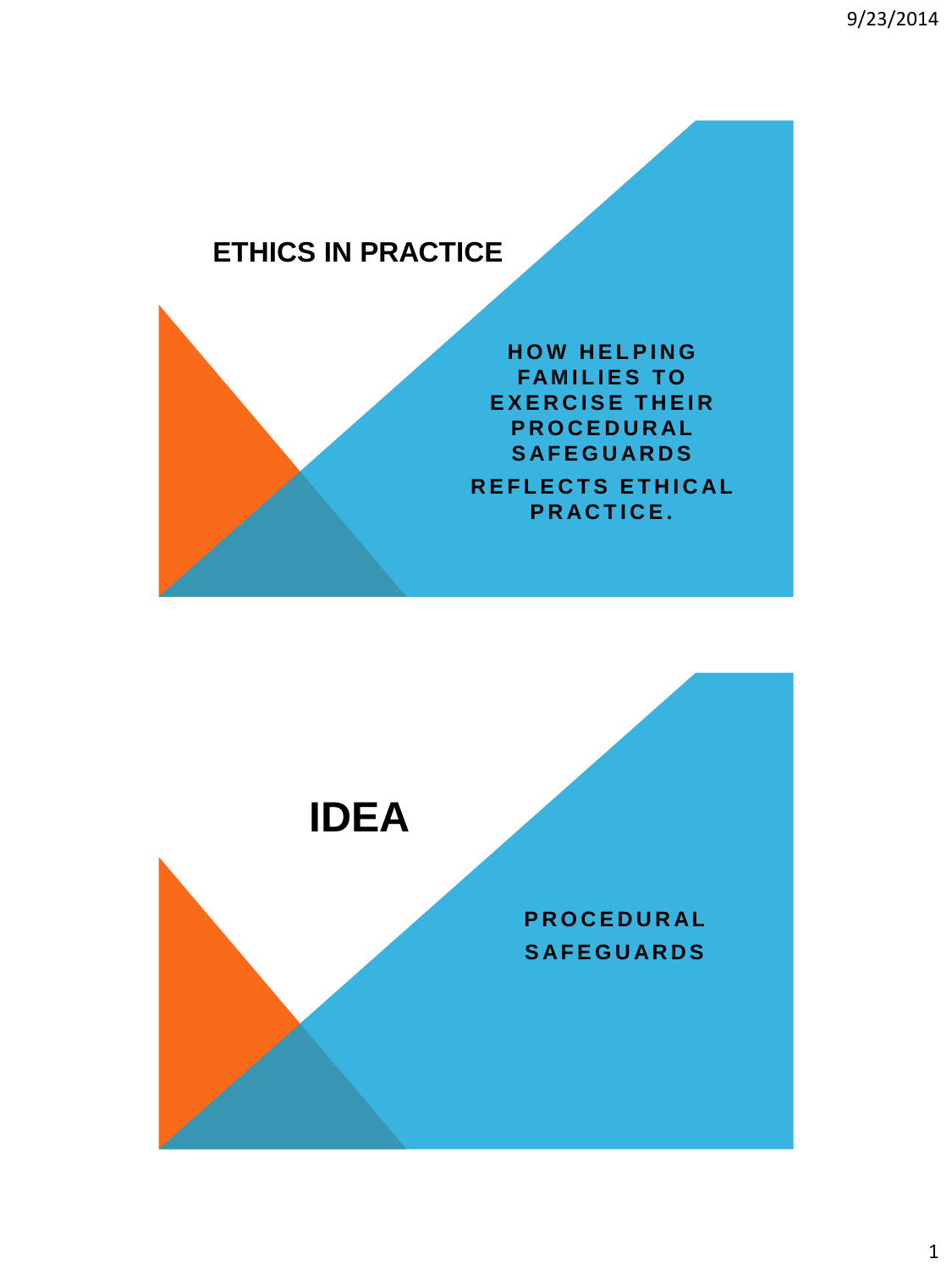### **INDIVIDUALS WITH DISABILITIES EDUCATION ACT (IDEA)**





## **PRACTICE AND ETHICS**



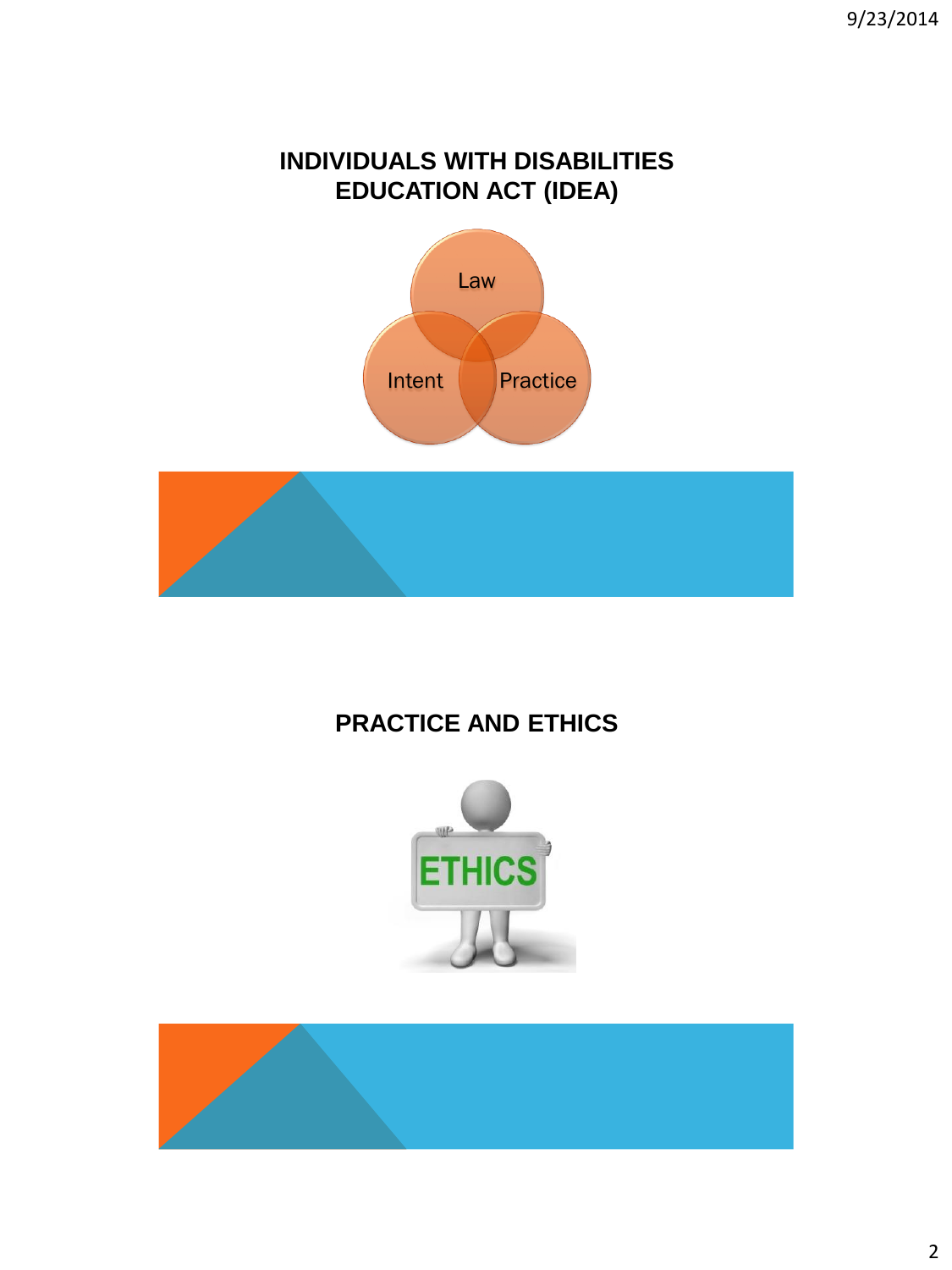# **THINKING ABOUT YOUR ROLE**

. Procedural safeguards provide the legal authority for families' role as partners and decision-makers in services.



# **THINKING ABOUT YOUR ROLE**



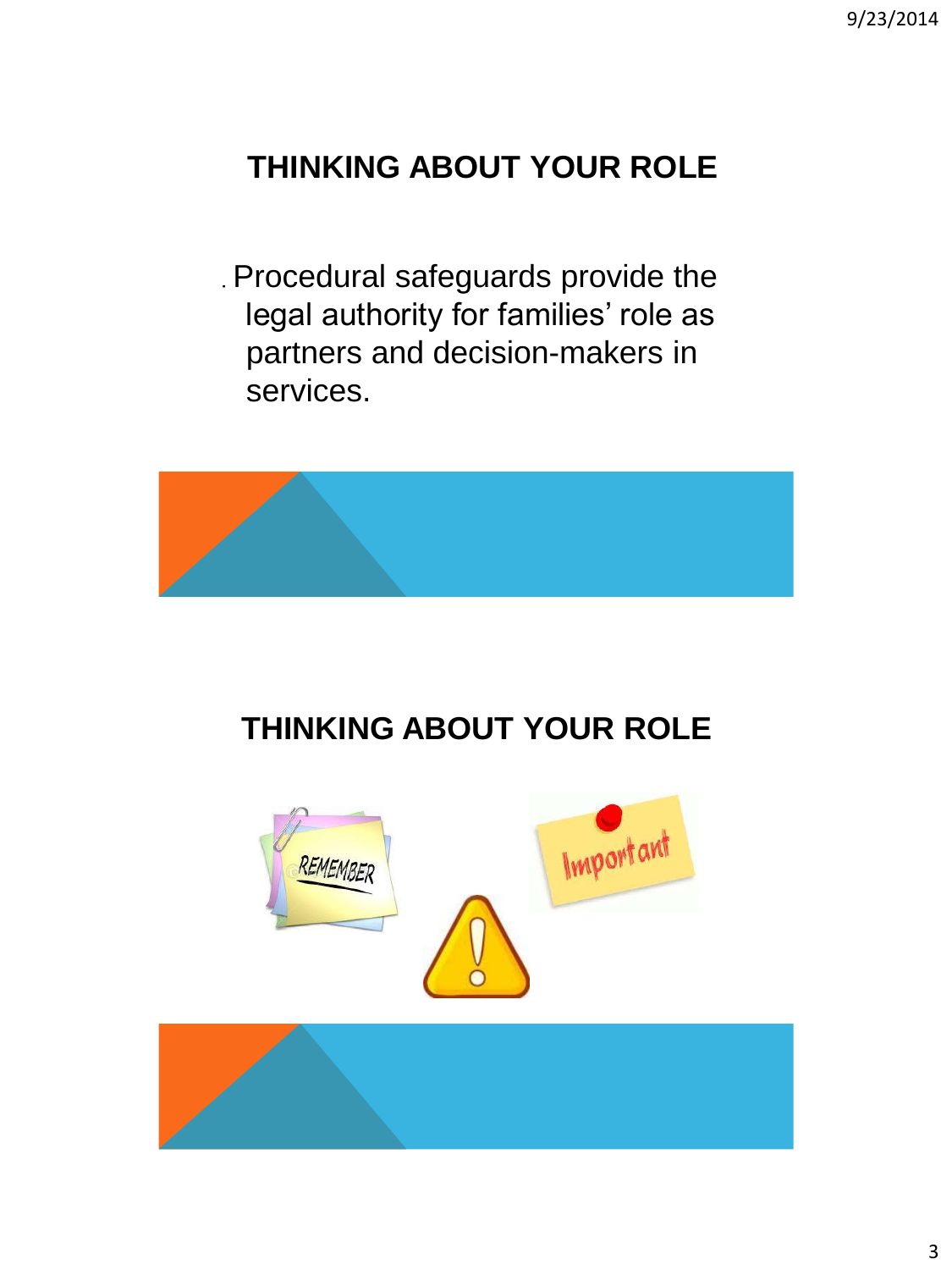# **THINKING ABOUT YOUR ROLE**





### **INDIVIDUALS WITH DISABILITIES EDUCATION ACT (IDEA)**

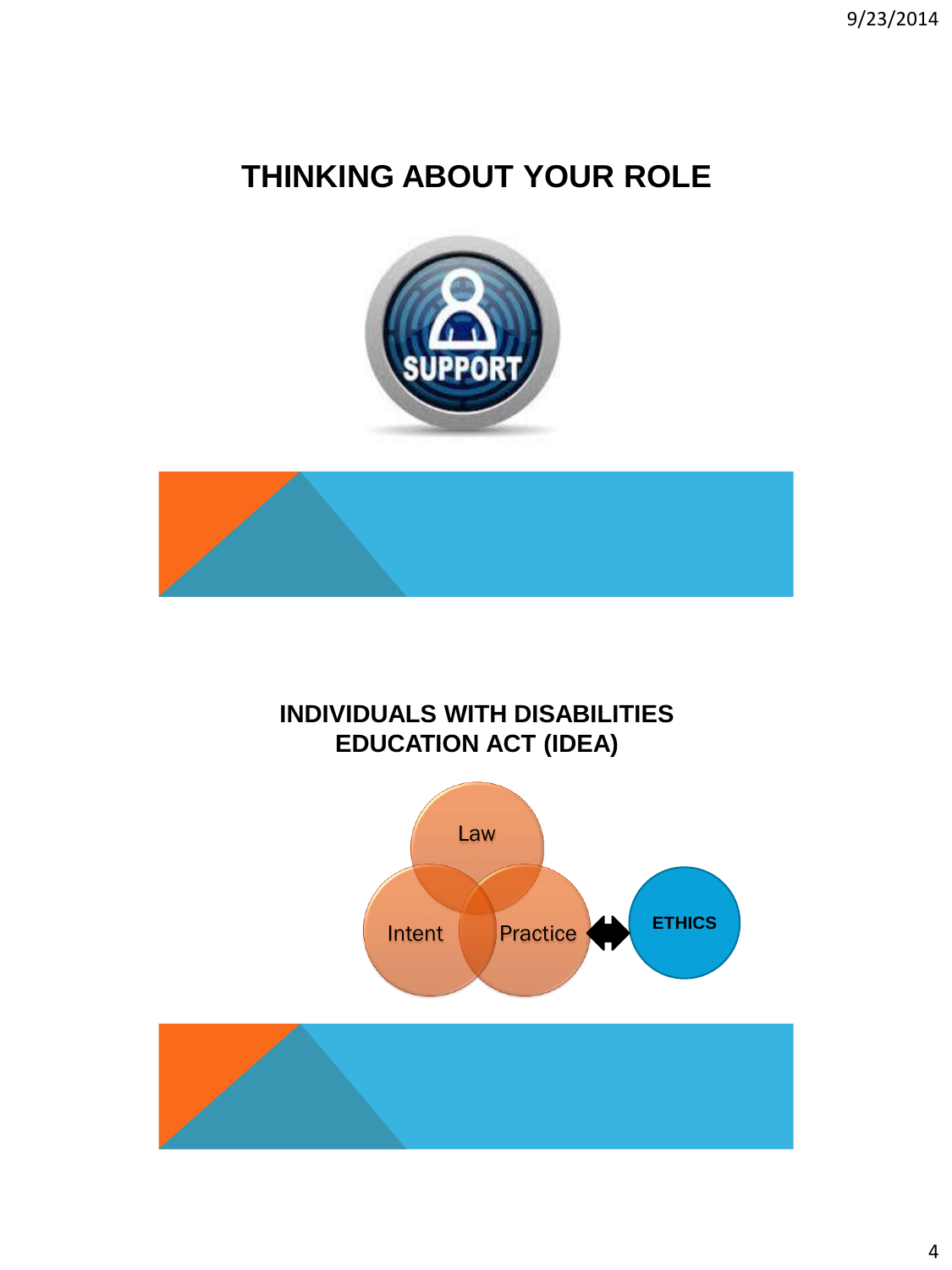### **PRACTICE AND ETHICS**



- Decision Making Rubric
- R Recognize a dilemma
- A Analyze the options
- D Develop a plan
- A Act according to plan
- R Reflect on decision



#### SCENARIO #1

You are the Service Coordinator for the Gomez family. Their son Sebastian is receiving OT and Speech services. When you talk with the therapists about how services are going, you find that the OT is very positive about the course of treatment and happy with the family's response and participation. You see progress in this area as well. In your conversations with the SLP, you notice there are a lot of complaints and negative comments about parent participation. When you talk with the parents they do not indicate any issues with speech services but you note they have lots of positive things to say about their work with the OT and the progress their son is making in this area. The speech therapist is a friend. **What do you do?**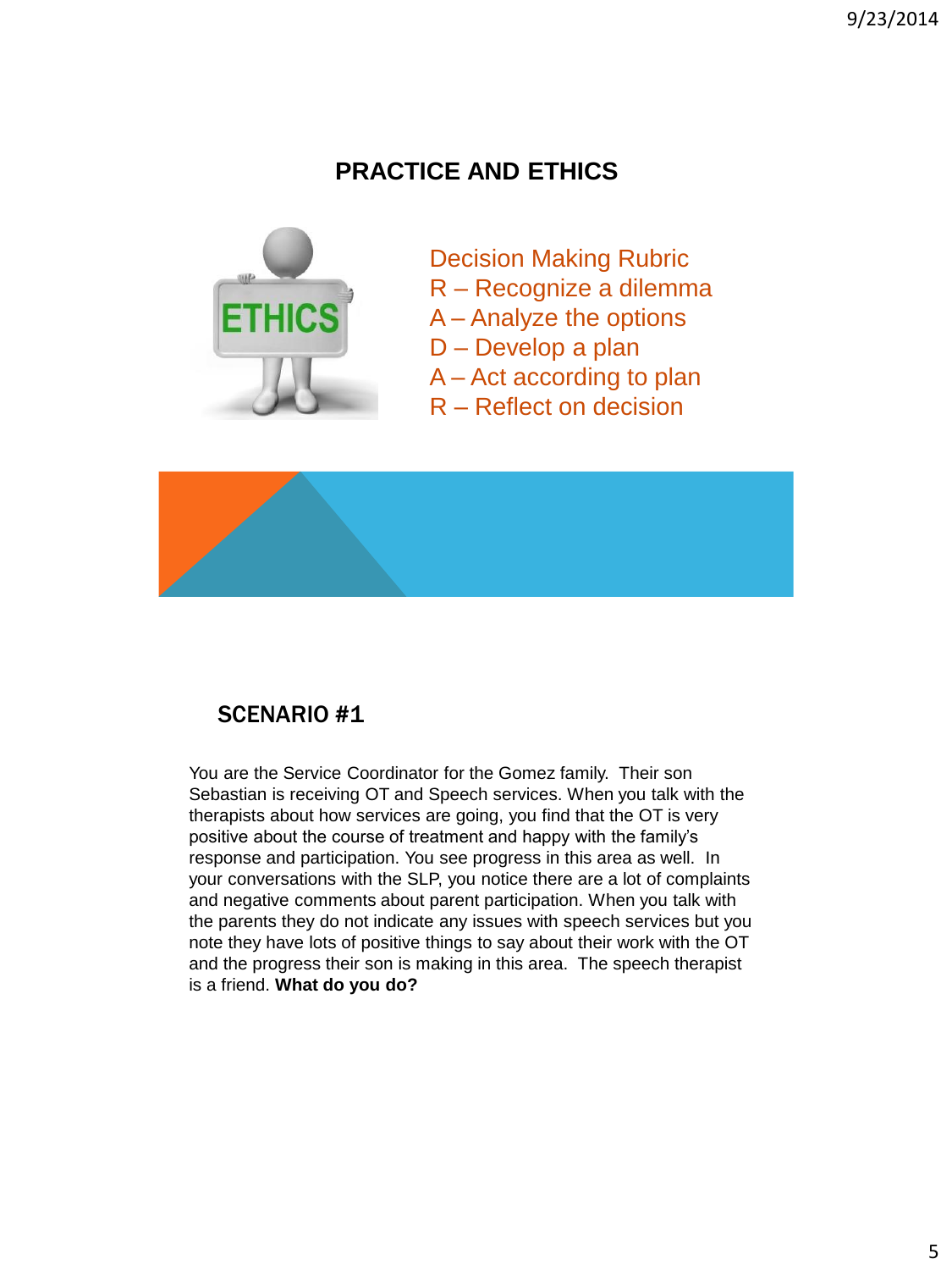#### SCENARIO #2

You are the Service Coordinator and the EIS for the Hernandez family. Mrs. Hernandez is deaf and her primary language is ASL. Your program usually has two interpreters available but both are on maternity leave. Your supervisor tells you to use an administrative staff who knows sign language. When you go together to the home, it is apparent to you that the staff person has some skills in using sign language but it does not seem to be enough for clear communication to occur. You talk with your supervisor who tells you that she is not able to find another interpreter and in six weeks one of the interpreters they have on contract will be back. **What do you do?**

#### SCENARIO #3

You are a SLP working with the Tate family and their son Frankie. Frankie is also receiving PT Services. The Tate family needs to be connected to a number of resources for Frankie. While they are satisfied with the work you are doing, they begin to express to you their dissatisfaction with their Service Coordinator and the PT. The SC has not followed up on any of the resources that they identified as important and the PT has missed several scheduled visits. You talked with the family about their talking with the Program Director which they did. According to them, there was some improvement but they generally feel that services are inconsistent and lacking. They feel they have done all they can and express concern to you that they don't want to "rock the boat." **What do you do?**